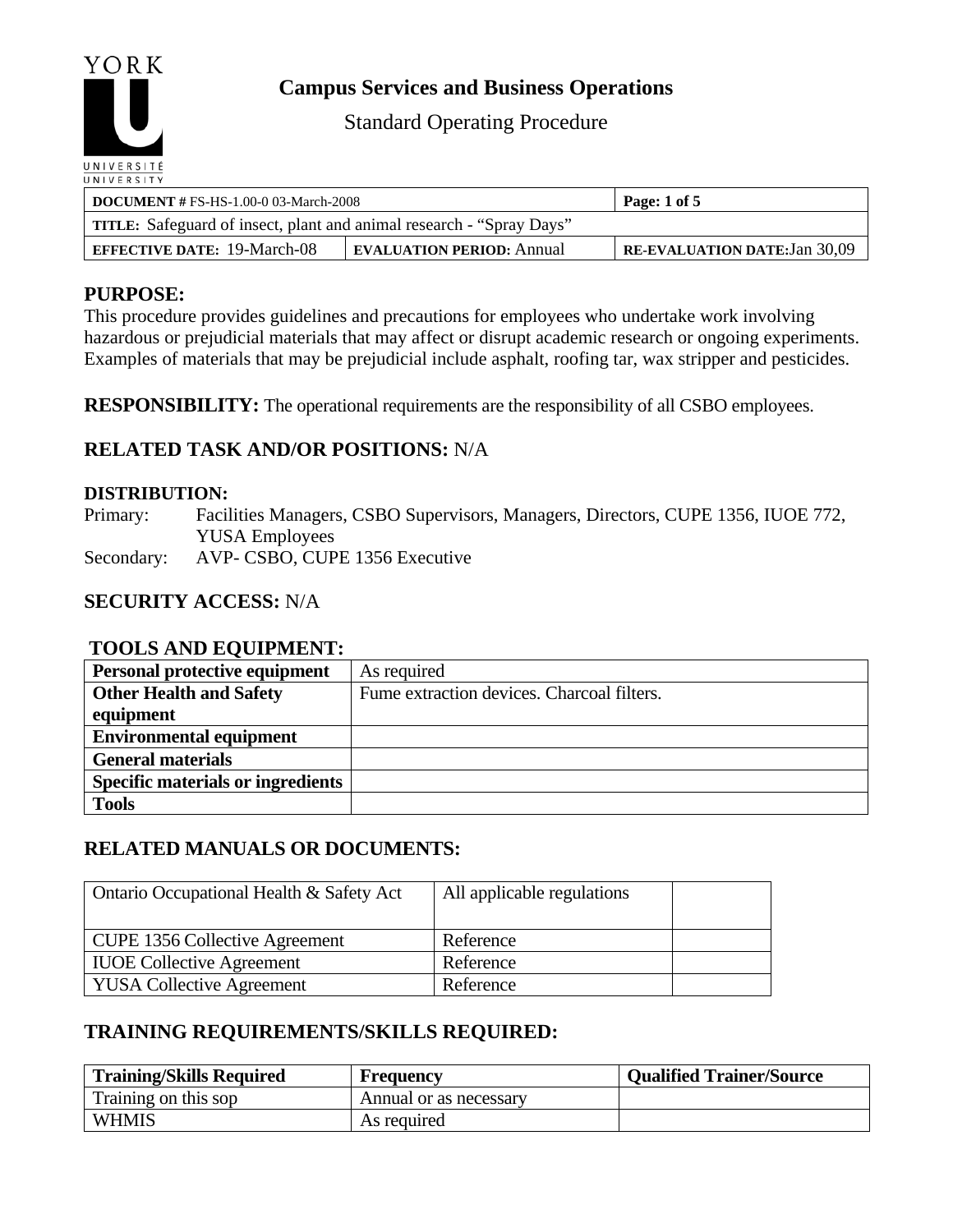

Standard Operating Procedure

| .                                                                    |                                     |                  |  |
|----------------------------------------------------------------------|-------------------------------------|------------------|--|
| $\mid$ DOCUMENT # FS-HS-1.00-0 03-March-2008                         |                                     | Page: $2$ of $5$ |  |
| TITLE: Safeguard of insect, plant and animal research - "Spray Days" |                                     |                  |  |
| EFFECTIVE DATE: 19-March-08                                          | <b>RE-EVALUATION DATE:Jan 30,09</b> |                  |  |

## **PROCEDURES:**

### 1. **Supervisor Responsibilities:**

- 1.1. Supervisors will ensure that all employees have been trained on this standard operating procedure.
- 1.2. Supervisors, Mangers and Directors (called Supervisors in this sop) will receive training on this sop and abide by these procedures.
- 1.3. Supervisors will ensure that DOHS work permits are obtained and proper notification procedures are followed to protect scientific research.
- 1.4. The Manager of Technical Services will review work plans submitted by CSBO employees and be responsible to liaise with Faculty of Science personnel. The Facilities Manager or designate must provide a sign off that the work is accepted as planned.

## 2. **Employee Responsibilities:**

2.1. Employees involved with this process must participate in training on this sop.

## **General**

Routine Maintenance, Renovation, Grounds, and Custodial operations within and in the vicinity of the Farquharson and Lumbers buildings (historically defined as inside of the Ian Macdonald ring road) may adversely impact research projects by affecting organisms or sensitive experiments. It is imperative that activities producing fumes, odours, or spray drift be carried out in such a manner that insect, animal and plant research is protected.

### **Scope**

These guidelines apply to all outside contractor personnel and all CSBO personnel involved in Maintenance, Utilities, Custodial Services, Grounds, Pest Control and Alterations/ Renovations. All personnel are required to comply with the minimum requirements approved by the Faculty of Science, to protect insect, animal and plant research in Farquharson and/ or Lumbers facilities.

These guidelines also apply to Coordinators responsible for new buildings under construction, where roofing, caulking, painting, etc. is concerned, which could impact on the research projects due to the vicinity of such construction to the research facilities.

Applicable Standard Operating Procedures that have been developed within various sections will be followed by all employees while performing the planned work.

Notice of work plans will be provided in writing to the Facilities Manager – Science, 342 Lumbers; telephone extension # 22322, or the Executive Officer - Science - Science, 355 Lumbers; telephone extension # 33109, at a minimum of 5 working days prior to the commencement of work inside or outside the Farquharson and/ or Lumbers Buildings. A sign off by either of the above individuals will allow for the work to commence as planned.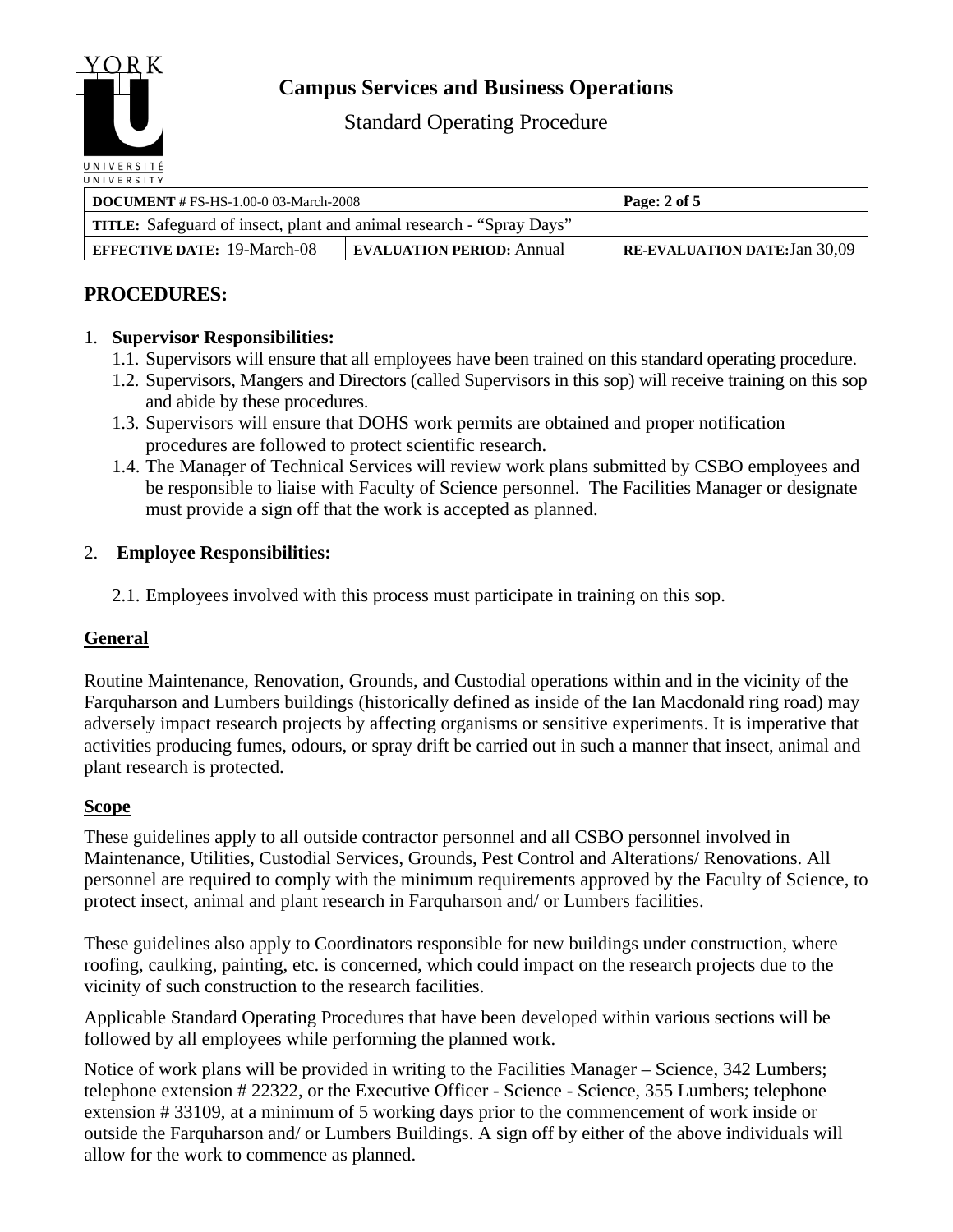

Standard Operating Procedure

| UNIVERSIIT                                                                                             |  |                  |  |
|--------------------------------------------------------------------------------------------------------|--|------------------|--|
| $\mid$ DOCUMENT # FS-HS-1.00-0 03-March-2008                                                           |  | Page: $3$ of $5$ |  |
| TITLE: Safeguard of insect, plant and animal research - "Spray Days"                                   |  |                  |  |
| EFFECTIVE DATE: 19-March-08<br><b>EVALUATION PERIOD: Annual</b><br><b>RE-EVALUATION DATE:Jan 30,09</b> |  |                  |  |

A minimum notice of 5 days in writing and sign off to proceed is essential in order to provide the researchers sufficient time to take additional protective measures over and above the safety measures that CSBO trade staff, project coordinators, and outside contractors are required to take, in order to protect sensitive research.

#### **Precautions**

- No spraying of Pesticides (Insecticides, Herbicides, Fungicides) anywhere on campus without an approved Work Permit through DOHS (York Apartments need to look into this item).
- All Tunnel Doors will be signed and sealed creating no access by CSBO Maintenance employees prior to the start of the "Spray Weekend".
- For all work planned to be carried out in the vicinity of the Farquharson or Lumbers Buildings at least 5 working days notice must be given. Such work includes but is not limited to the following:
- **Masonry/** concrete repairs
- Hot asphalt paving on walkways, driveways, parking areas
- Repair of garbage containers utilizing welding or cutting with a torch
- Application of roofing tar
- Painting exterior/interior
- Use of floor stripper or similar products.
- Employees engaged in pickup/ deliveries must not leave vehicles idling and unattended at loading dock/ pickup locations.
- For all pesticide applications, both granular and liquid, a minimum of at least 5 working days notice will be provided to DOHS (work permit) and to the Facilities Manager – Science Buildings or designate. This applies to all lands within the University boundary.

## **Specific Scope of Work Requiring Compliance**

### **1. Within the Buildings**

For all work to be carried out within Farquharson and/ or Lumbers Building(s), a minimum of 5 days notice in writing regarding the work plans will be provided to the Science Facilities Manager, or designate, who will provide a confirmation sign off. Special care must be taken when performing work which creates fumes, vapours, dust or vibration such as:

- Painting latex and oil based
- Floor stripping
- Applying adhesive for tile installation
- Applying adhesive for carpet laying
- Welding and soldering
- Caulking joints
- Applying joint cement on PVC/ ABS piping
- Drilling, coring or breaking concrete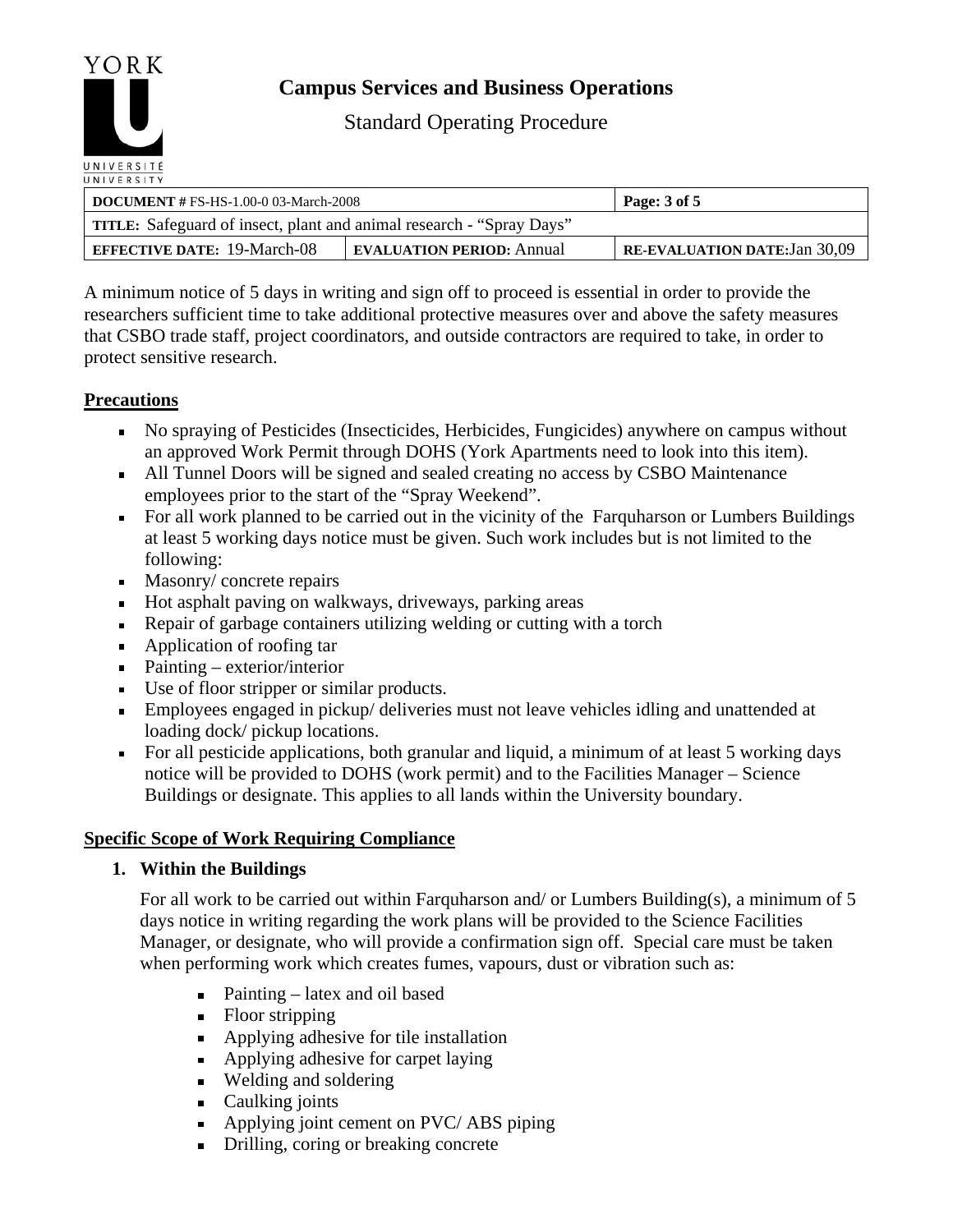

Standard Operating Procedure

| <b>DOCUMENT</b> # FS-HS-1.00-0 03-March-2008                           |                              | Page: 4 of 5 |
|------------------------------------------------------------------------|------------------------------|--------------|
| TITLE: Safeguard of insect, plant and animal research - "Spray Days"   |                              |              |
| <b>EFFECTIVE DATE: 19-March-08</b><br><b>EVALUATION PERIOD: Annual</b> | RE-EVALUATION DATE:Jan 30,09 |              |

- Shutting down Farquharson Animal Room Fan S6
- Shutting down Lumbers Fans SF1 and/ or EF40

### **2. Outside the Buildings**

For all work planned to be carried outside of Farquharson and/ or Lumbers Building(s) a minimum of 5 days notice in writing regarding the work plans will be provided to the Science Facilities Manager or designate who will provide a confirmation sign off. Special care must be taken when performing work at or around the building exterior, such as:

- **Exterior masonry repairs.**
- **Exterior painting.**
- Roofing repair or renewal on Farquharson or Lumbers and buildings in the immediate vicinity.
- Exterior caulking of the masonry walls, roofs and windows.
- Any activity creating fumes or vapour in the immediate vicinity.
- Repair or replacement of parking surfaces or walkways.

## **3. Other Work Within the Ian Macdonald Ring Road**

The Ian Macdonald Ring Road forms the boundary up to which at least 5 working days written notice of work plans must be provided to the Facilities Manager – Science or designate.

### **4. "Spray Days"**

There is a regular monthly schedule of weekends when undertaking work with hazardous or prejudicial materials may be undertaken. An example is treating for pests in the food services areas or residences. This schedule is created by Housing  $&$  Food Services in consultation with the Faculty of Science (Science Facilities Manager or designate). The annual schedule is updated bi-annually and covers a one year period. It is posted on the York University web site (CSBO).

On these days, the Researchers take precautions so that from 5:00 p.m. on the Friday and throughout the weekend, spraying or any other notified activity can take place (advance notification is required as described previously.

York Apartments apply treatments every Friday. Where spraying is required the applicable tunnel door is sealed for a four hour period. The Facilities Manager – Science has confirmed that this is acceptable procedure.

Work planning should take advantage of the pre scheduled "Spray Days" in order to minimize disruption to ongoing Science research projects. Coordinating activities on the "Spray Days" will allow for researchers to protect their work in an appropriate manner.